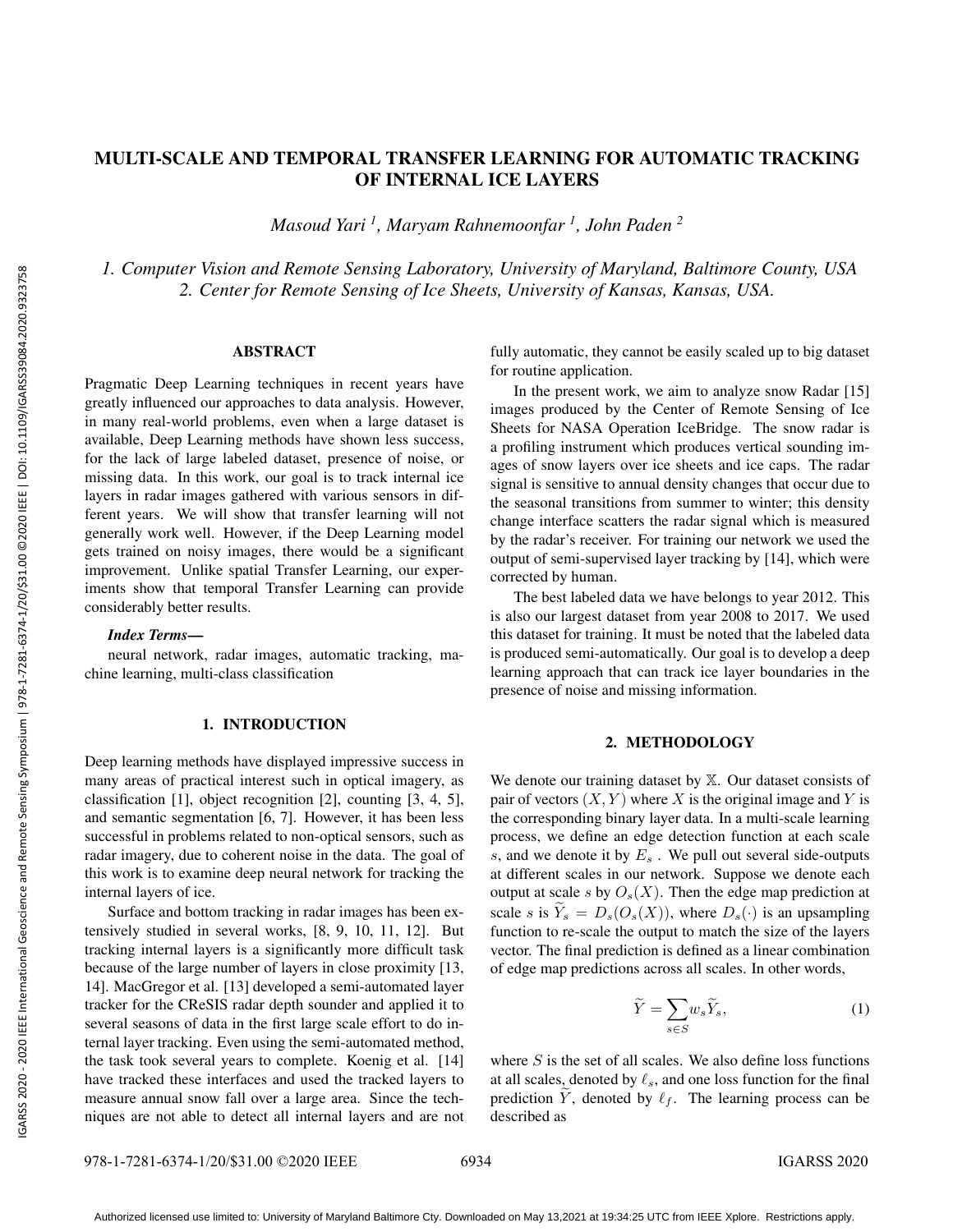

Fig. 1. (a) The original image. (b) The result of training on augmented BSDS500. (c) The result of training from scratch on ICE2012. (d) Human labeled edges.

$$
(\theta, w)^* = \underset{\theta, w}{\operatorname{argmin}} \left( \ell_f + \sum_{s \in S} \ell_s \right) \tag{2}
$$

with  $\theta = (\theta_0, \theta_s)_{s \in S}$ , where  $\theta_0$  represents parameters of the network,  $\theta_s$  output parameters at scale s, and  $w = (w_s)_{s \in S}$ the fusion weights.

# 3. EXPERIMENTAL RESULTS AND EVALUATION

We took two main approaches for the learning method. First we examined transfer learning. We carried out several experiments in transfer learning; the best result came from training the model on an augmented BSDS500 data. In the second approach, we trained the model on our 2012 dataset with a normal distribution initialization. The test results in the second approach was considerably better than the first approach, that is transfer learning. In the training process, we have the learning rate  $10^{-6}$  and the momentum 0.9. We have also used weight decay rate of  $2 \times 10^{-4}$ . Fig.1 shows the outputs of both experiments for one test sample.

As discussed in some recent works [16], deep learning models are unstable in the presence of noise. Therefore, one can expect that the first method do poorly in tracking the edges, but, training from scratch provides much better results even with respect to the human labeling (See Table 1).

Our dataset contains data from 2009 to 20017. However, the quality of images in all years are lower comparing to 2012



Fig. 2. Left: original images from  $2009$  (a),  $2011(c)$ , and 2016(e). Right: corresponding prediction results.

data; also we have less labeled data in other years. Therefore we were not able to use them in training process. Our 2012 dataset consists of 2360 train and 260 test images. We have used our multi-scale learning approach, described in the methodology section, on 2012 data. In Section sec.method, it was mentioned that the model produces side-outputs in different scales. In our model, there are five side-outputs. Finally, there is the fusion of the side-outputs. Figure 3 provides a sample of all six outputs of one input data. The fusion coefficients are also learned during the training procedure. Each time we apply the model on a test dataset, the model is going to produce five side-outputs and a fusion result.

The test results for year 2012, is provided in Table 1. For other years, we used transfer learning. Here we provide a few examples of our results for different years. Fig. 2(a) for instance is an image taken from our images in 2009. (b) shows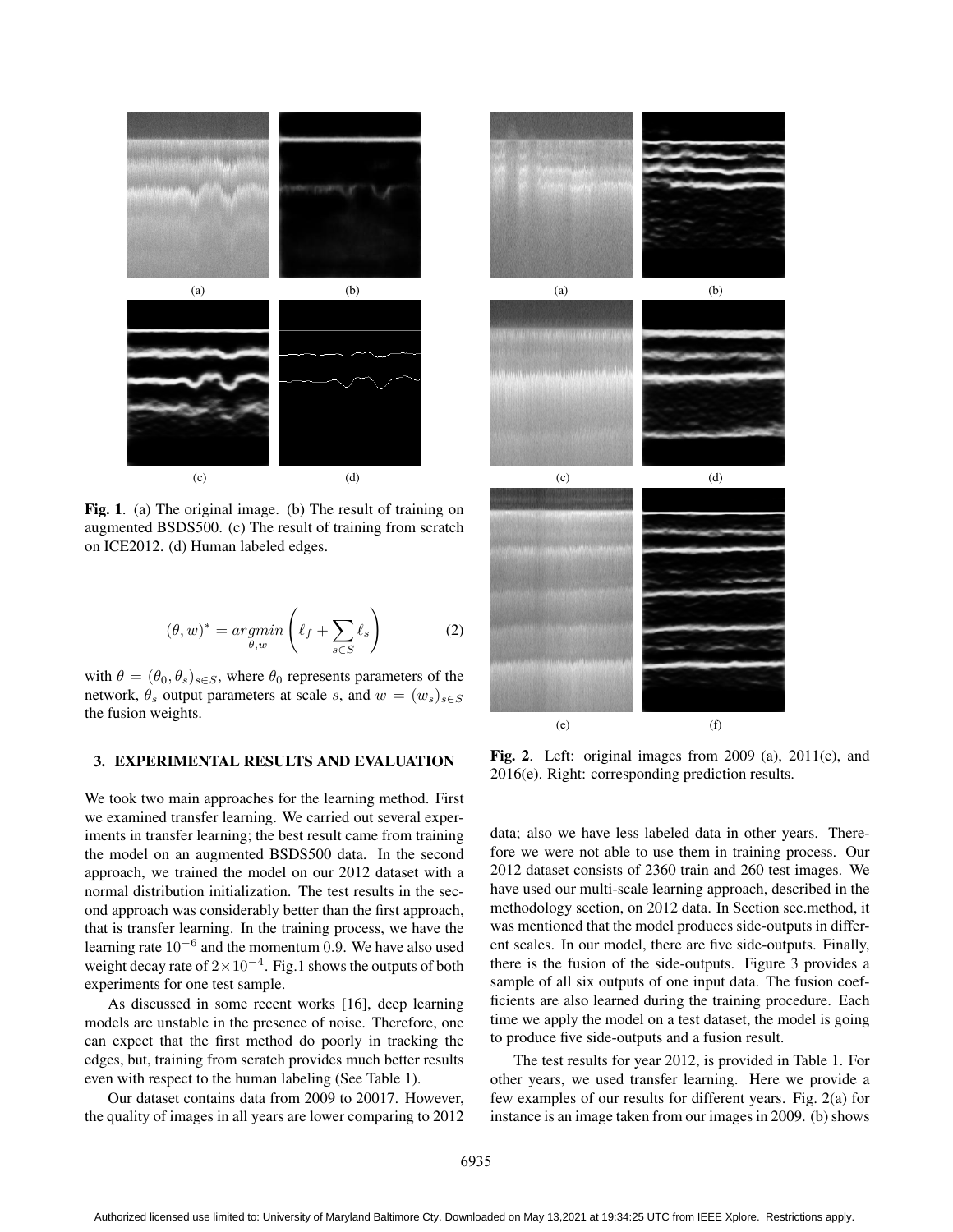

Fig. 3. From left to right: the original images, side-outputs 1-5, and the fusion of side-outputs.

Table 1. Evaluation results for different time intervals

|        | Test on 2011 |       |       | Test on 2012 |       |       | Test on 2016 |       |       | Test all. no 2012 |       |       | Test all |            |       |
|--------|--------------|-------|-------|--------------|-------|-------|--------------|-------|-------|-------------------|-------|-------|----------|------------|-------|
|        | ODS          | OIS   | AP    | ODS          | OIS   | AP    | <b>ODS</b>   | OIS   | AP    | ODS               | OIS   | AP    | ODS      | <b>OIS</b> | AP    |
| Side 1 | 0.164        | .131  | 0.087 | 0.320        | 0.465 | 0.261 | 0.325        | 0.436 | 0.270 | 0.249             | 0.325 | 0.182 | 0.218    | 0.398      | 0.167 |
| Side 2 | 0.703        | 0.565 | 0.672 | 0.763        | 0.779 | 0.760 | 0.710        | 0.732 | 0.657 | 0.703             | 0.742 | 0.696 | 0.722    | 0.771      | 0.722 |
| Side 3 | 0.731        | 0.659 | 0.680 | 0.796        | 0.824 | 0.786 | 0.729        | 0.746 | 0.709 | 0.759             | 0.799 | 0.740 | 0.778    | 0.819      | 0.774 |
| Side 4 | 0.595        | 0.553 | 0.511 | 0.732        | 0.769 | 0.645 | 0.700        | 0.724 | 0.594 | 0.727             | 0.765 | 0.637 | 0.740    | 0.784      | 0.647 |
| Side 5 | 0.549        | 0.566 | 0.405 | 0.512        | 0.572 | 0.399 | 0.574        | 0.609 | 0.468 | 0.547             | 0.582 | 0.401 | 0.507    | 0.565      | 0.371 |
| Fuse   | 0.738        | 0.662 | 0.733 | 0.815        | 0.854 | 0.815 | 0.751        | 0.766 | 0.742 | 0.753             | 0.803 | 0.768 | 0.770    | 0.833      | 0.784 |



Fig. 4. Precision-recall curves for fusion results of different temporal samples.

our prediction result. The prediction result is the fuse of all side-outputs as described in Section 2. In all three examples in Fig. 2, some fainted layers are also detected, which are not normally detected by humans.

We report three different quantities for evaluating our results; the Optimal Dataset Scale (ODS) or best F-measure on the dataset for a fixed scale, the Optimal Image Scale (OIS) or aggregate F-measure on the dataset for the best scale in each image, and the Average Precision (AP) on the full recall range (equivalently, the area under the precision-recall curve), see [17].

We evaluate the result on datasets of each year. Table 1 contains information for years 2011, 2012, and 2016. The last column in the table shows evaluation results for a test set that contained images from all different years, while the forth column contains the same evaluation metrics without data from 2012. As expected, the best evaluation results pertains to year 2012, then to the test set that contained 2012 data (approximately 10% of the data is from 2012). Table 1 also contains the evaluation metrics for all side-outputs and their fusion. As we should expect, the fusion results are the best results in each column. The Precision-recall curves for fusion results are shown in Fig .4.

# 4. CONCLUSIONS

There are two main obstacles in applying deep learning methods on complex data, such as radar data. The first and most important obstacle is the lack of labeled data. In our case, we have a semi-automated system to generate labeled data; however, it can generate a limited amount of labeled data, and will not work well when the image is too noisy. The second obstacle is the high frequency of noise in our images. In this case, transfer learning works very poorly. Normally, deep learning models get trained on optical images with low background noise; therefore, they are unstable in the presence of too much noise.

To address the first issue, we used a multi-scale deep learning architecture. That is a more robust approach, as shown in our experiments. To deal with the second issue, we trained the model on the largest available dataset in one year only. We showed that a transfer learning technique works quite well for other years.